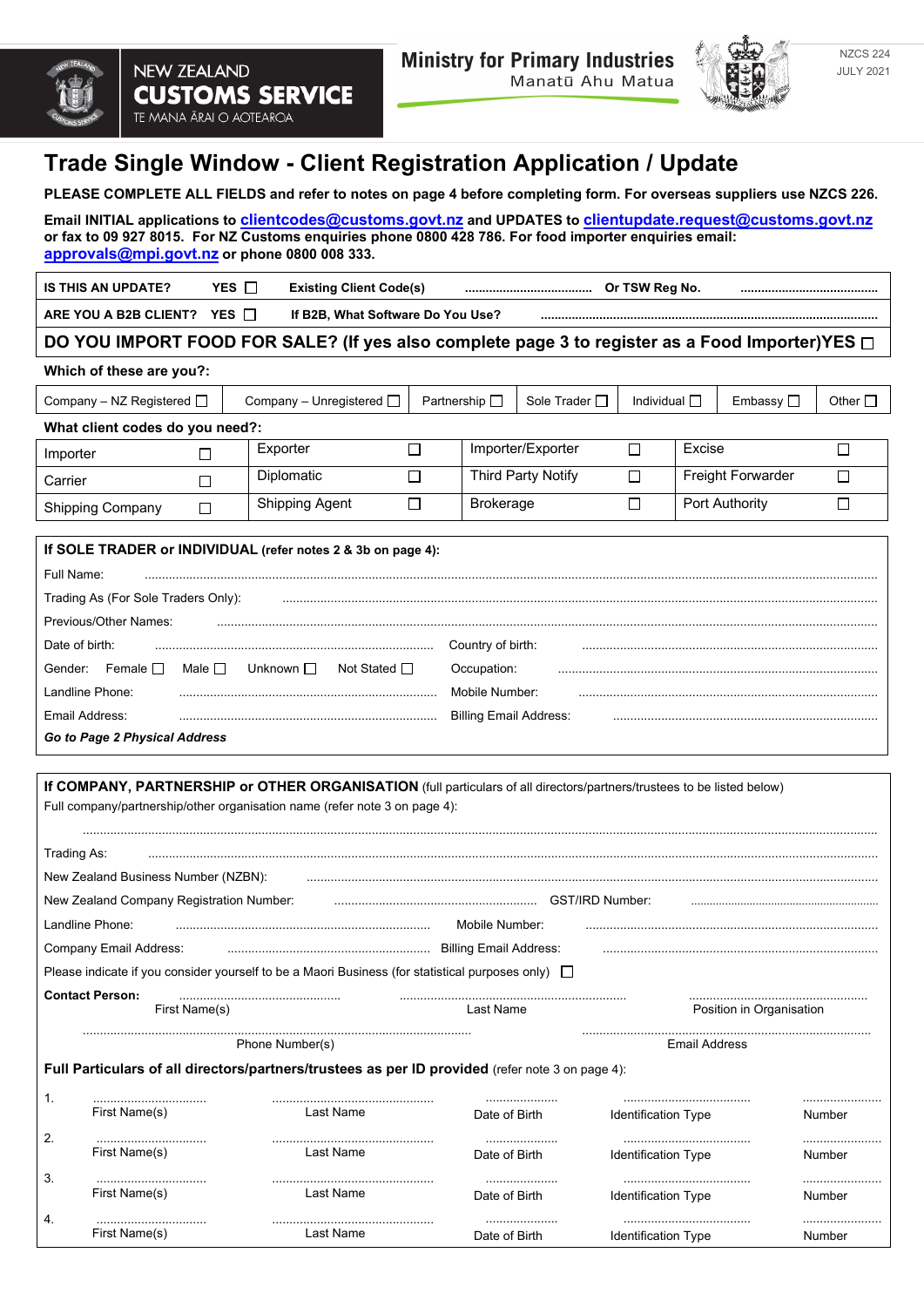| <b>PHYSICAL Address:</b>                                                                                                                          |                                                                                         |  |  |  |  |
|---------------------------------------------------------------------------------------------------------------------------------------------------|-----------------------------------------------------------------------------------------|--|--|--|--|
| <b>Street Number:</b>                                                                                                                             |                                                                                         |  |  |  |  |
| Unit Number:                                                                                                                                      | Floor Level:                                                                            |  |  |  |  |
| Property Name:                                                                                                                                    | Property Type:                                                                          |  |  |  |  |
| <b>Street Name:</b>                                                                                                                               | Street Type:                                                                            |  |  |  |  |
| Suburb:                                                                                                                                           | Town/City:                                                                              |  |  |  |  |
| State:                                                                                                                                            | Country:                                                                                |  |  |  |  |
| Postcode:                                                                                                                                         |                                                                                         |  |  |  |  |
| POSTAL Address (if not same as above):                                                                                                            |                                                                                         |  |  |  |  |
| <b>Street Number:</b>                                                                                                                             |                                                                                         |  |  |  |  |
| Unit Number:                                                                                                                                      | Floor Level:                                                                            |  |  |  |  |
| Property Name:                                                                                                                                    | Property Type:                                                                          |  |  |  |  |
| PO Box:                                                                                                                                           | Private Bag:                                                                            |  |  |  |  |
| <b>Street Name:</b>                                                                                                                               | Street Type:                                                                            |  |  |  |  |
| Suburb:                                                                                                                                           | Town/City:                                                                              |  |  |  |  |
| State:                                                                                                                                            | Country:                                                                                |  |  |  |  |
| Postcode:                                                                                                                                         |                                                                                         |  |  |  |  |
| BILLING Address (if different from physical and postal addresses):                                                                                |                                                                                         |  |  |  |  |
| Street Number:                                                                                                                                    |                                                                                         |  |  |  |  |
| Unit Number:                                                                                                                                      | Floor Level:                                                                            |  |  |  |  |
| Property Name:                                                                                                                                    | Property Type:                                                                          |  |  |  |  |
| PO Box:                                                                                                                                           | Private Bag:                                                                            |  |  |  |  |
| <b>Street Name:</b>                                                                                                                               | Street Type:                                                                            |  |  |  |  |
| Suburb:                                                                                                                                           | Town/City:                                                                              |  |  |  |  |
| State:                                                                                                                                            | Country:                                                                                |  |  |  |  |
| Postcode:                                                                                                                                         |                                                                                         |  |  |  |  |
| Ministry of Primary Industries Account Number (if applicable):                                                                                    |                                                                                         |  |  |  |  |
| <b>Optional: SET TSW BROKERAGE ACCESS</b> (see further information on page 4)                                                                     |                                                                                         |  |  |  |  |
| Please indicate if you wish to restrict the use of your code to nominated Brokers only?                                                           | Yes<br>No                                                                               |  |  |  |  |
| If yes:                                                                                                                                           |                                                                                         |  |  |  |  |
| Brokerage Code:                                                                                                                                   | Brokerage Name:                                                                         |  |  |  |  |
| Brokerage Code:                                                                                                                                   | Brokerage Name:                                                                         |  |  |  |  |
| <b>Brokerage Code:</b>                                                                                                                            | Brokerage Name:                                                                         |  |  |  |  |
| (attach a supplementary list if more than three brokerages)                                                                                       |                                                                                         |  |  |  |  |
| Optional: LODGEMENT NOTIFICATIONS - To receive TSW notifications for lodgements (see further information on page 4):                              |                                                                                         |  |  |  |  |
| 1. Select ONE of the following notification methods:                                                                                              |                                                                                         |  |  |  |  |
| □<br>Do not notify<br>Email<br>□                                                                                                                  | <b>B2B Messaging</b> □<br><b>B2B Software:</b>                                          |  |  |  |  |
| For Email add name of person to be notified:<br>Person's email address:                                                                           |                                                                                         |  |  |  |  |
|                                                                                                                                                   |                                                                                         |  |  |  |  |
| 2. Select which lodgement types you wish to receive notifications for:                                                                            |                                                                                         |  |  |  |  |
| <b>OCR</b><br>□<br>Export<br>□<br><b>CRE</b><br>□<br>Import                                                                                       | ICR<br>П<br><b>ANA</b><br>П<br>$\Box$<br><b>AND</b><br>Excise<br>$\mathsf{L}$<br>$\Box$ |  |  |  |  |
| 3. Select which lodgement statuses you wish to be notified of:                                                                                    |                                                                                         |  |  |  |  |
| $\Box$<br>Cancelled<br>$\Box$<br>□<br>$\Box$<br>Error<br>$\Box$<br>Written Off<br>Cleared<br>Directions given<br><b>Declaration Required</b><br>ப |                                                                                         |  |  |  |  |
| (Attach a supplementary sheet if you require more than one person to be notified by email)                                                        |                                                                                         |  |  |  |  |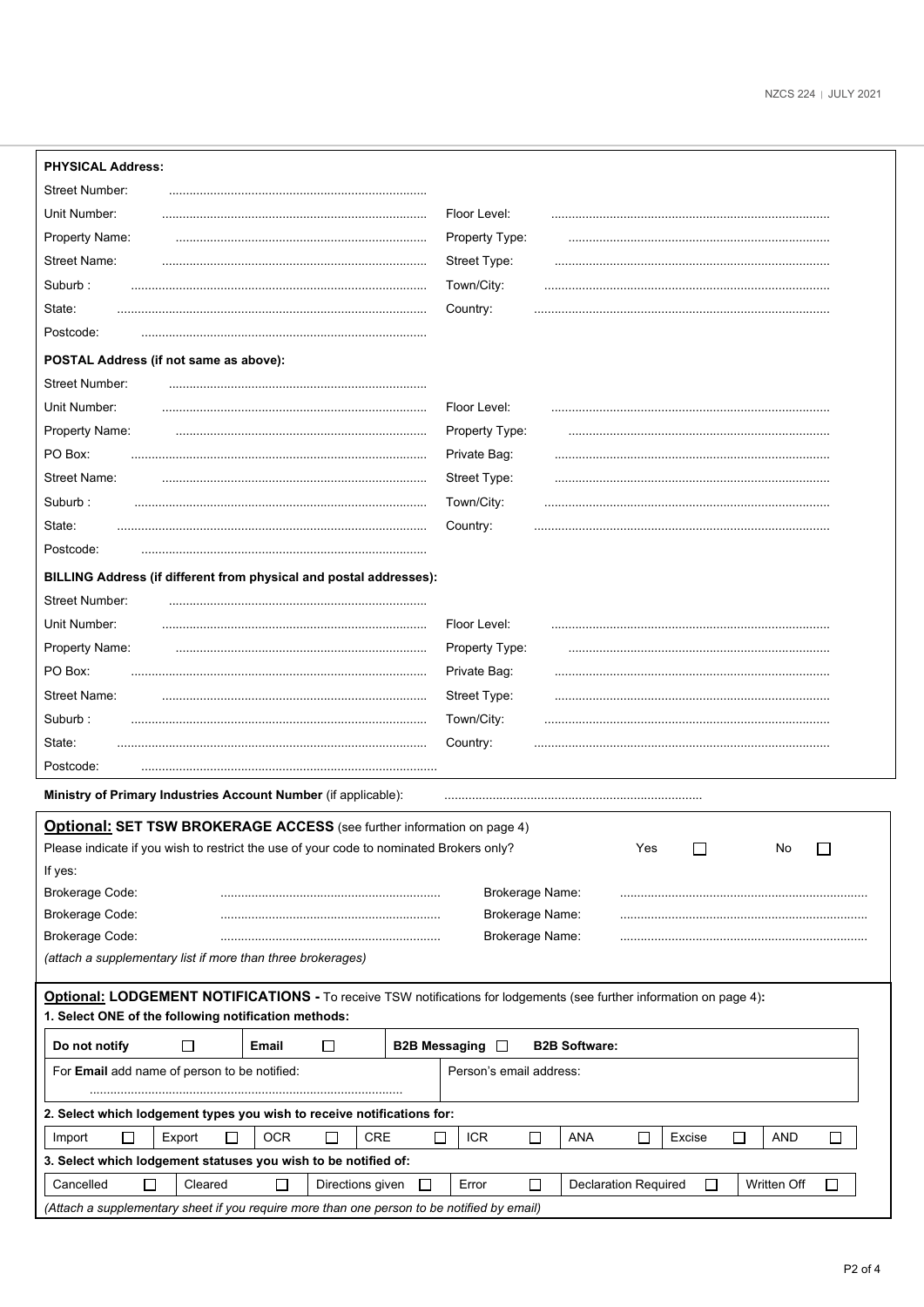| FOOD IMPORTER REGISTRATION (Complete this section as well as the rest of the form to register as a food<br>importer under the Food Act 2014)                                                                                                                                                                                                                                                                                                                                                                                                                                                                                                                   |                                                                                                                                                                                                                                 |  |  |  |  |
|----------------------------------------------------------------------------------------------------------------------------------------------------------------------------------------------------------------------------------------------------------------------------------------------------------------------------------------------------------------------------------------------------------------------------------------------------------------------------------------------------------------------------------------------------------------------------------------------------------------------------------------------------------------|---------------------------------------------------------------------------------------------------------------------------------------------------------------------------------------------------------------------------------|--|--|--|--|
| This section must be completed for MPI to determine whether an applicant meets the criteria for approval for<br>registration.                                                                                                                                                                                                                                                                                                                                                                                                                                                                                                                                  |                                                                                                                                                                                                                                 |  |  |  |  |
| Learn about the obligations of a registered food importer here: https://www.mpi.govt.nz/importing/overview/food-<br>imports/                                                                                                                                                                                                                                                                                                                                                                                                                                                                                                                                   |                                                                                                                                                                                                                                 |  |  |  |  |
| If you need help with registering as a food importer, contact MPI by: Email: approvals@mpi.govt.nz; Phone: 0800 008 333<br>or 04 894 2550                                                                                                                                                                                                                                                                                                                                                                                                                                                                                                                      |                                                                                                                                                                                                                                 |  |  |  |  |
| Registration Payment Information FOR FOOD IMPORTERS ONLY: Under sections 113 and 114 of the Food Act<br>2014, and the Food (Fees and Charges) Regulations 2015, you are required to pay a fee before MPI can process your<br>application.                                                                                                                                                                                                                                                                                                                                                                                                                      |                                                                                                                                                                                                                                 |  |  |  |  |
| Food Importer registrations are annual. For renewals, MPI will email an importer 6 weeks prior to expiry with<br>instructions on the renewal process.                                                                                                                                                                                                                                                                                                                                                                                                                                                                                                          |                                                                                                                                                                                                                                 |  |  |  |  |
| The registration fee for a new food importer application is \$116.44 (incl. GST), the renewal fee for a food importer is<br>\$77.63 (incl. GST). Please submit payment to the Ministry for Primary Industries as soon as possible and email us<br>once payment is made. We cannot proceed with your application without receiving the above payment.                                                                                                                                                                                                                                                                                                           |                                                                                                                                                                                                                                 |  |  |  |  |
| Payment options are below. We prefer payment via Direct Credit. Please ensure your payment is correctly referenced<br>with either your NZBN or Applicant Name.                                                                                                                                                                                                                                                                                                                                                                                                                                                                                                 |                                                                                                                                                                                                                                 |  |  |  |  |
| ON PAYMENT THIS BECOMES A TAX INVOICE GST NO: 64-558-838                                                                                                                                                                                                                                                                                                                                                                                                                                                                                                                                                                                                       |                                                                                                                                                                                                                                 |  |  |  |  |
| <b>CREDIT CARD (preferred):</b>                                                                                                                                                                                                                                                                                                                                                                                                                                                                                                                                                                                                                                | <b>DIRECT CREDIT:</b>                                                                                                                                                                                                           |  |  |  |  |
| To pay by credit card (Visa or MasterCard) go to<br>https://www.mpi.govt.nz/food-safety/payments and<br>follow the instructions.                                                                                                                                                                                                                                                                                                                                                                                                                                                                                                                               | Pay into Bank Account no. 03 0049 0001709 002<br>$\bullet$<br>In the 'Reference' details please put your Client Code<br>$\bullet$<br>or NZBN.<br>Email approvals@mpi.govt.nz to confirm the date that<br>payment has been made. |  |  |  |  |
| If you answer "Yes" to any question, please provide details:<br>You must be a fit and proper person to be registered as an<br>importer. Do any of the following apply to the applicant, or<br>any director, manager, significant shareholder of the<br>applicant?<br>a) Specified convictions?<br>Yes $\Box$ No $\Box$<br>b) A serious or repeated failure to comply with<br>the duties of an importer?<br>$Yes \Box No \Box$<br>c) Any other grounds for considering that<br>the applicant is likely in the future fail to<br>comply with the duties of an importer?<br>No <sub>1</sub><br>Yes II<br>Please refer to notes on page 4 for further information. |                                                                                                                                                                                                                                 |  |  |  |  |
| To register as a food importer you or your company must be a <b>New Zealand resident</b> as defined in sections YD1 (for<br>persons) or YD2 (for companies) of the <b>Income Tax Act 2007</b> .                                                                                                                                                                                                                                                                                                                                                                                                                                                                |                                                                                                                                                                                                                                 |  |  |  |  |
| Please tick here to confirm you meet this requirement $\Box$                                                                                                                                                                                                                                                                                                                                                                                                                                                                                                                                                                                                   |                                                                                                                                                                                                                                 |  |  |  |  |
| <b>OPTIONAL: Please advise Customs Broker</b>                                                                                                                                                                                                                                                                                                                                                                                                                                                                                                                                                                                                                  | of the code at email:                                                                                                                                                                                                           |  |  |  |  |
| <b>DECLARATION</b> (refer Note 4 over page)                                                                                                                                                                                                                                                                                                                                                                                                                                                                                                                                                                                                                    |                                                                                                                                                                                                                                 |  |  |  |  |
| (position)                                                                                                                                                                                                                                                                                                                                                                                                                                                                                                                                                                                                                                                     |                                                                                                                                                                                                                                 |  |  |  |  |
| оf                                                                                                                                                                                                                                                                                                                                                                                                                                                                                                                                                                                                                                                             | declare that the information provided is true and correct.                                                                                                                                                                      |  |  |  |  |

| - - |   |  |
|-----|---|--|
|     | . |  |